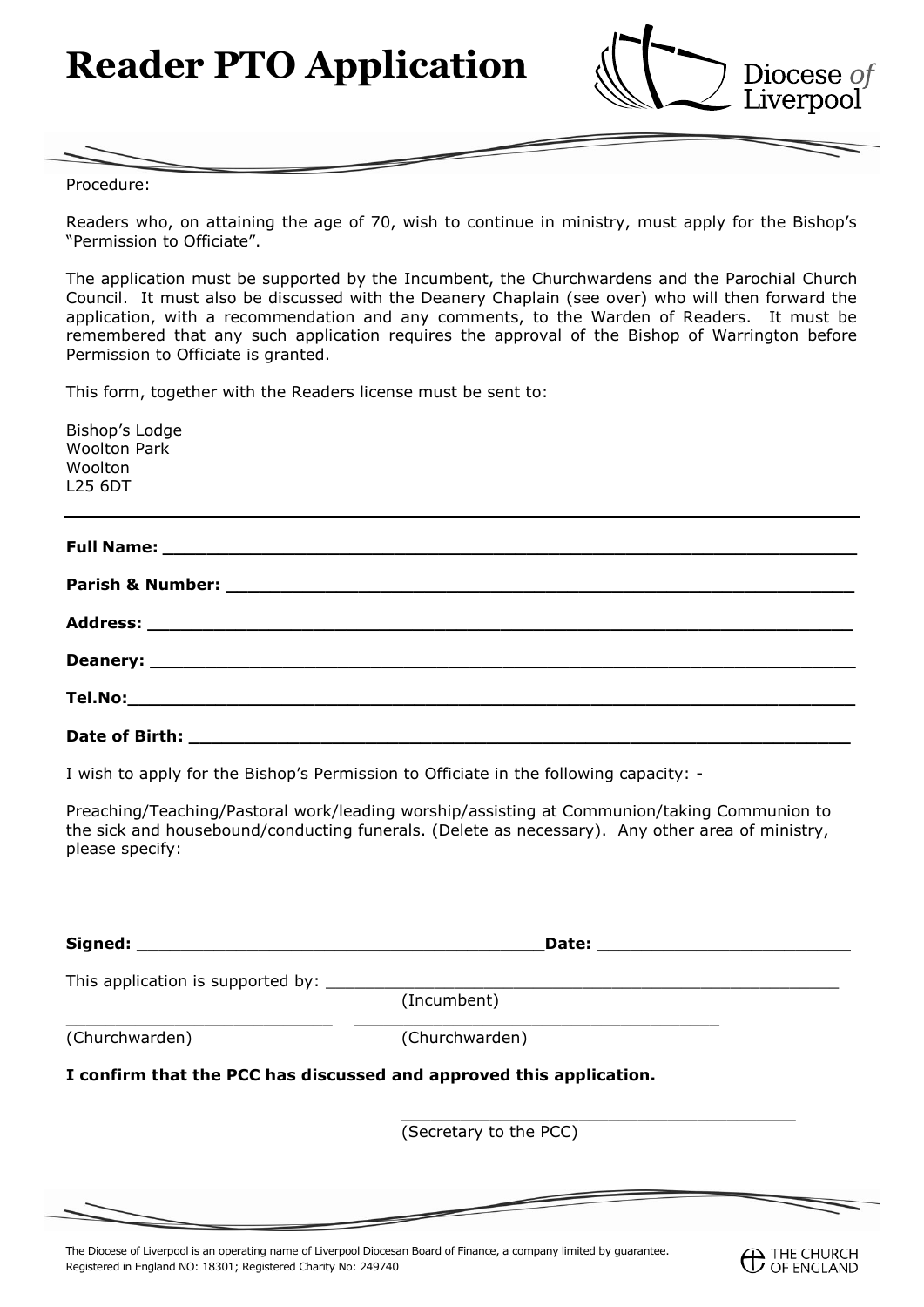## **Permission to Officiate granted for a 3-year period.**

|                             | Date: |  |
|-----------------------------|-------|--|
| <b>Bishop of Warrington</b> |       |  |

I confirm that I have discussed this Application with the Reader and the Churchwardens and would make the following comments:-

Incumbent

 $\hbox{\texttt{Date:}} \quad \hbox{\texttt{Date:}}$ 

I confirm that I have discussed this Application with the Reader and his/her incumbent and would make the following comments:-

Chair of Deanery Reader Chapter

 $\blacksquare$  Date: